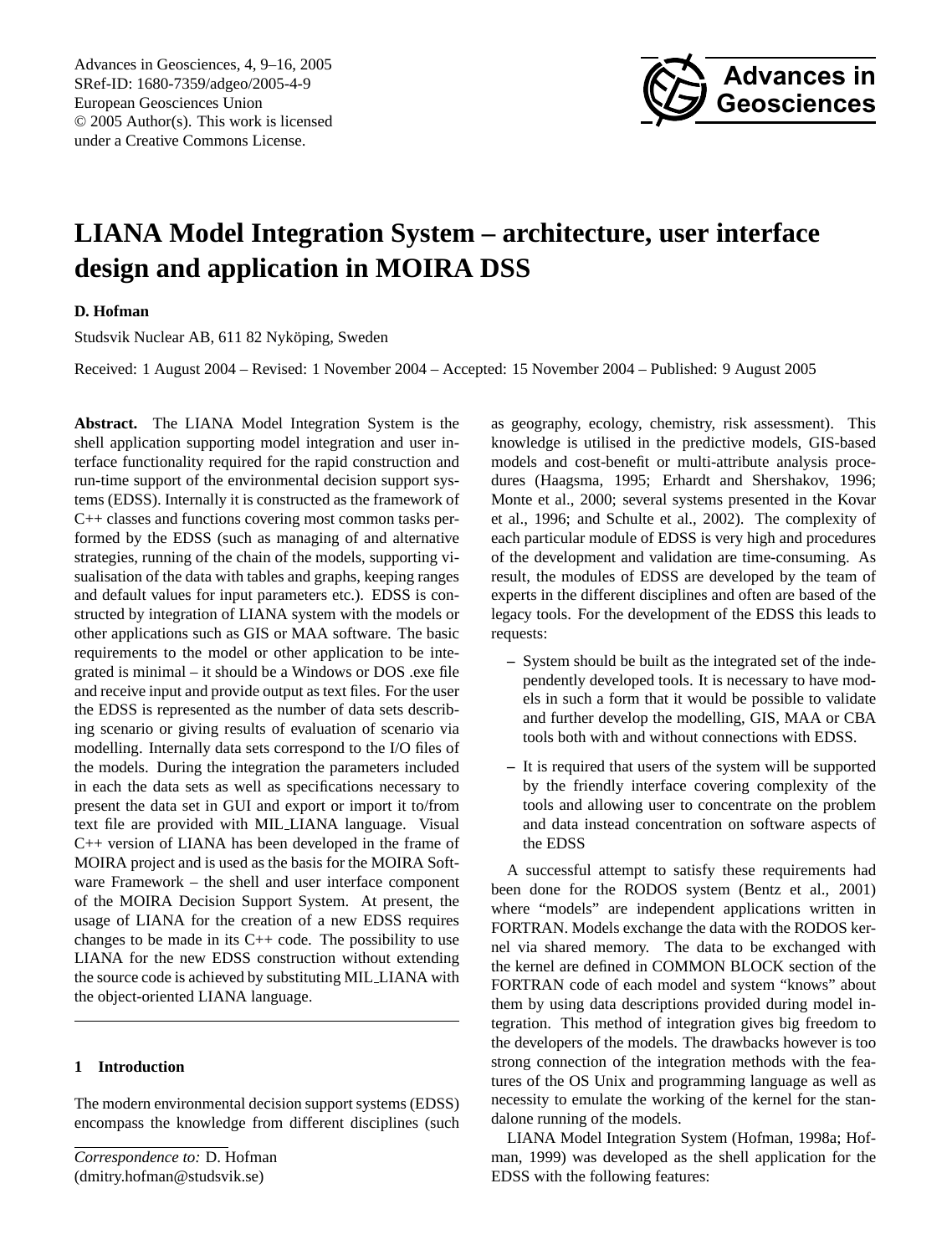- **–** It can be quickly integrated with standalone models or other application such as GIS and databases. On the Windows system, a "model" can be any Windows or DOS.exe application retrieving input and producing output as text files.
- **–** It contains a built-in data-centred (Microsoft, 1998) user interface allowing data browsing by means of a desktop metaphor and by selection from the map.

Basic ideas of LIANA had been tested on the Unix platform during development of the first version of the standalone Hydrological module of the RODOS system (Hofman et al., 1996). In the frame of MOIRA EC project (Monte et al., 2000) LIANA has been redeveloped for the Windows platform using Visual C++ and implemented as the MOIRA Software Framework (MOIRASF) (Hofman et al., 2000). MOIRASF is the "operating system" and user interface of the MOIRA Decision Support System.

The article discusses the architecture and functionality of the LIANA system, its application for MOIRA DSS and extensions to LIANA that need to be implemented to simplify its application for the construction of new EDSSs.

#### **2 Architecture and functionality**

The basic principles of LIANA functionality are shown in Fig. [1.](#page-2-0) This functionality is supported by the framework of C++ classes and functions covering most common tasks required for the EDSS (such as managing of scenarios and alternative strategies for each scenario; running of the chain of the models; keeping consistency between changes in scenario data and results; access to data in Explorer-like and GIS-like styles; visualisation of the data with tables and graphs; supporting of the data base of reference values and ranges for the parameters etc.) The simplified class diagram of LIANA is shown in Fig. [2.](#page-2-1)

#### 2.1 Data objects

The key objects for the LIANA system are the objects of the class *Data*.

For the user the EDSS is presented as a hierarchy of *Data* objects. *Data* contains values for one or more parameters related to the description of scenario to be evaluated by EDSS or results of the evaluation of scenario with modelling. In addition to the values of the parameters *Data* contains the information about source of the values (for example "estimated by the GIS", "default value").

From the integration point of view each *Data* contains information necessary to prepare one of the input files of the modes or information imported from one of the output files of the models.

The lifetime of a *Data* object is normally limited to the current function or the lifetime of the user interface object visualising *Data*. The system stores and retrieves content of the Data to/from file using methods similar to ones implemented in Document/View architecture (Microsoft, 1995). The file used to keep *Data* in persistent form called in LIANA a "data set".

2.2 Data classes

Each data set used in the system has a corresponding "data class definition" which is described using the MIL LIANA language and contains:

- **–** Type and basic properties of the data set (such as for example "input", "output", "countermeasure", "editable" etc.)
- **–** Types, names and initial values of variables of the data set
- **–** Format of the table presenting the data set in the GUI
- **–** Format specification for importing or exporting a data from/to I/O file of the model

After the first request to data set class definition it is parsed and stored in an internal format, therefore parsing is required only once for each class definition.

# 2.3 Scenarios and alternatives

The objects of classes *Solution, Alternative* and *Results* are the lists. They contain filenames and GUI-related run-time information for the data sets. The framework uses serialization mechanisms provided by MFC to load and store these objects at run-time. The configuration files are used to describe the content of each list.

The objects of class *Alternative* keep information about data sets defining alternative strategies (for example alternative strategies of countermeasures that can be applied for the lake contaminated by radionuclides). The content of *Alternative* is dynamic. User can select which data sets are to be included in each *Alternative*. System contains the configuration file describing all possible "countermeasure" data sets and their "compatibility" (some of countermeasures can not be applied simultaneously).

Each *Alternative* has corresponding *Results* containing filenames of data sets related to the results of the evaluation of *Alternative* via modelling. The objects of classes *Model* and *Chain* provide the functionality related to model chain execution and obtaining of results of the simulation.

The *Solution* keeps information about data sets valid for all *Alternatives* (such as site-specific data) as well as references to the *Alternatives*. All data sets related to *Solution* are stored in the separate directory. Data sets directly enumerated in the *Solution* are stored in the root of this directory. A new subdirectory is created for each *Alternative*. LIANA can manipulate *Solution* directories as unit objects (such as it allows to perform operations "Open", "Open last", "Save as..." etc.).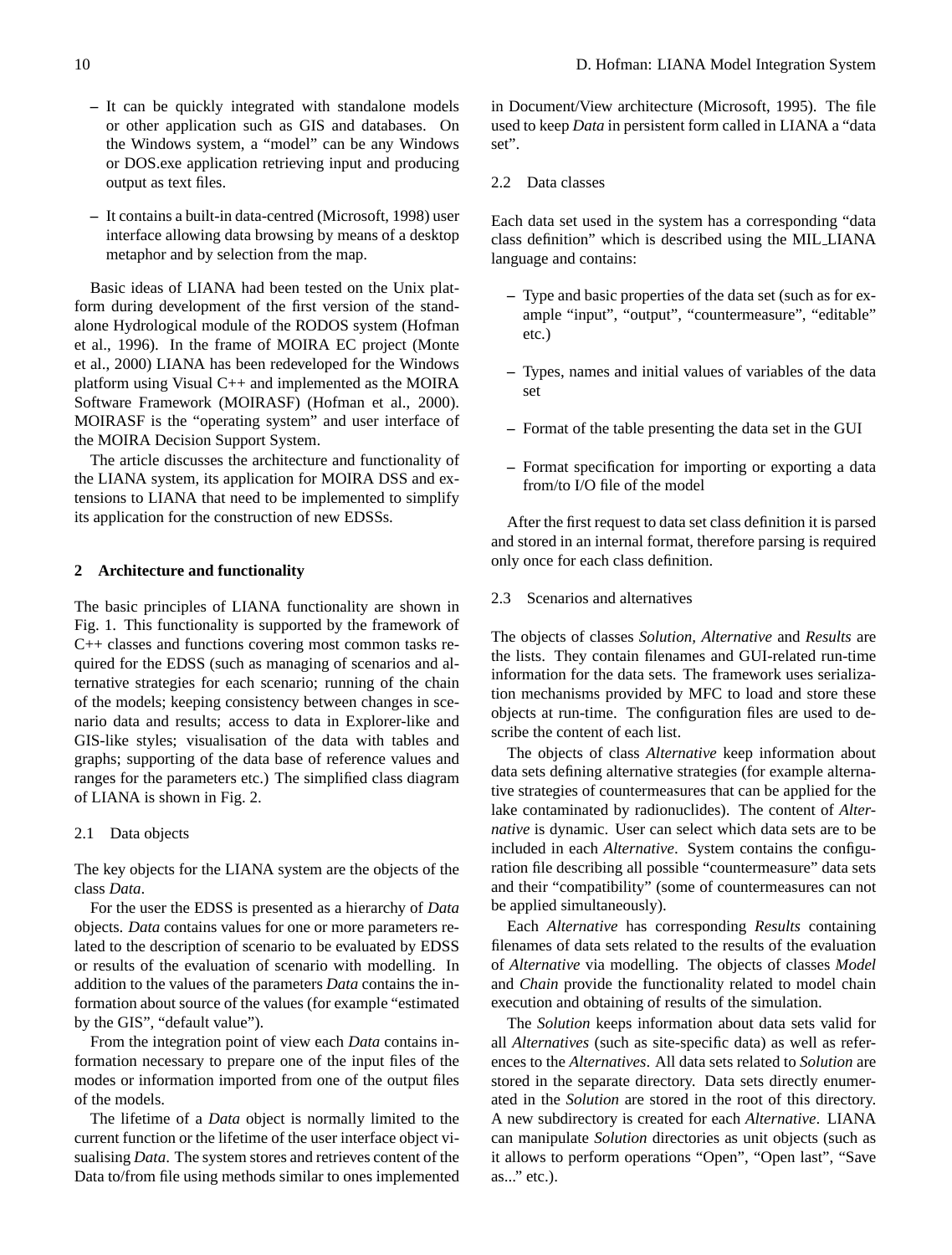

**Fig. 1.** Basic principles of LIANA functionality.

<span id="page-2-0"></span>

<span id="page-2-1"></span>**Fig. 2.** Simplified class diagram of LIANA.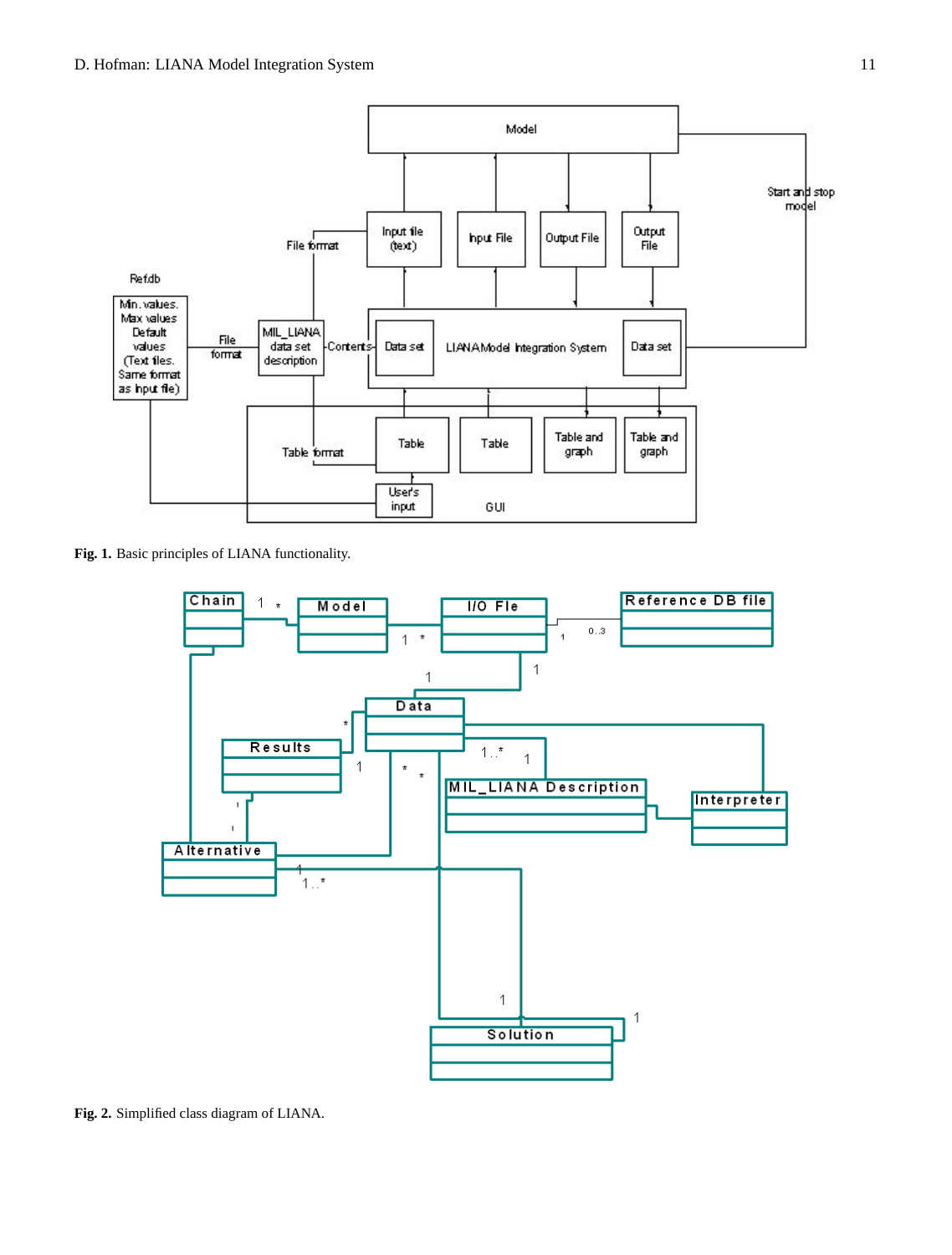#### 2.4 Model integration and EDSS construction

EDSS is constructed by integration of LIANA system with the models or other applications such as GIS or MAA software. The basic requirements to the model or other application to be integrated is minimal – it should be a Windows or DOS .exe file and receive input and provide output as text files. Each I/O file of the model corresponds to one of the data sets. The kernel of the system "knows" about the format of each I/O file of the model by parsing and using the corresponding data class definition. MIL LIANA definition can describe complex formats of the file with "scalar" data, but it is assumed that a file with time-dependent data has a column-based structure.

The integration means creating of the MIL LIANA files and configuration files describing content of *Solution, Alternative* and *Results*. During the integration it is also necessary to make a changes in LIANA source code in order to describe:

- 1. Manipulation with data sets other than import and export to/from the files and time interpolation of the data.
- 2. Import or export from and to files with very complex format
- 3. Data query from several sets
- 4. Relationship between data and models
- 5. Conditions for the execution of the certain model in the model chain

At present the work to describe the features of the EDSS enumerated above with the data class definitions and configuration files and without necessity to make a changes in the C++ code is in progress.

2.5 User interface

LIANA system assumes that content of all lists (such as *Solution, Inputs, Alternative, Results*) is available for the users (via GUI tools) in Explorer-like style as icons (or buttons) or in GIS-like style by the clicking on the map. "Activating" of the certain data set referred in the list (for example by clicking on the icon) may results in:

| Data set<br>type | Data set does<br>not exist                                                                                                                            | Data set<br>exists                                                                                                  |
|------------------|-------------------------------------------------------------------------------------------------------------------------------------------------------|---------------------------------------------------------------------------------------------------------------------|
| "Input"          | Opening the UI tool,<br>showing template<br>and initial values<br>(or "not defined") for<br>the data set and<br>giving the possibility<br>to edit it. | Opening the UI tool,<br>showing of the data<br>set content and giving<br>the possibility to<br>edit it.             |
| "Output"         | Starting the chain<br>of models (via<br>Alternative object)<br>to obtain data set<br>information.                                                     | Opening a<br>corresponding UI<br>tool, showing of<br>the data set content<br>without the possibility<br>to edit it. |

Several sets of "LIANA-compatible" user interface tools (on the DOS, Unix and Windows platforms) supporting functionality described above had been developed.

Developers of each model affect the appearance of the GUI of EDSS when decided how to split the model data in different files. For example the input or output data for the particular model can be presented in GUI as one long table (containing all of the parameters) or as number of the short tables each related to one of the parameters. Developers of the model will make the decision about it. Such participation helps to construct the user interface quickly and utilise the broad experience of the developers in a scientific subject and their experience with the communication with users of the particular model.

The developers of models also supply the information necessary to maintain the database of reference values (RefDB). During the integration each model can be optionally supplied with

- **–** Files with the default values for certain parameters
- **–** Files with the minimum values
- **–** Files with the maximum values

These files should have the same format as the corresponding input file of the model (and thus available for the kernel with the same MIL LIANA description). Default values for the parameters are available for the user while working with the GUI tables. Range values are utilised to check user's input.

## **3 Application**

The MOIRA DSS (**Mo**del-Based Computerised System For Management Support To **I**dentify Optimal **R**emedial Strategies For Restoring Radionuclide Contaminated **A**quatic Ecosystems And Drainage Areas) helps decision-makers to evaluate and rank alternative strategies which could be implemented to reduce consequences of accidental radioactive contamination of lakes and rivers. The evaluation of each strategy (including "no actions") is done in MOIRA in terms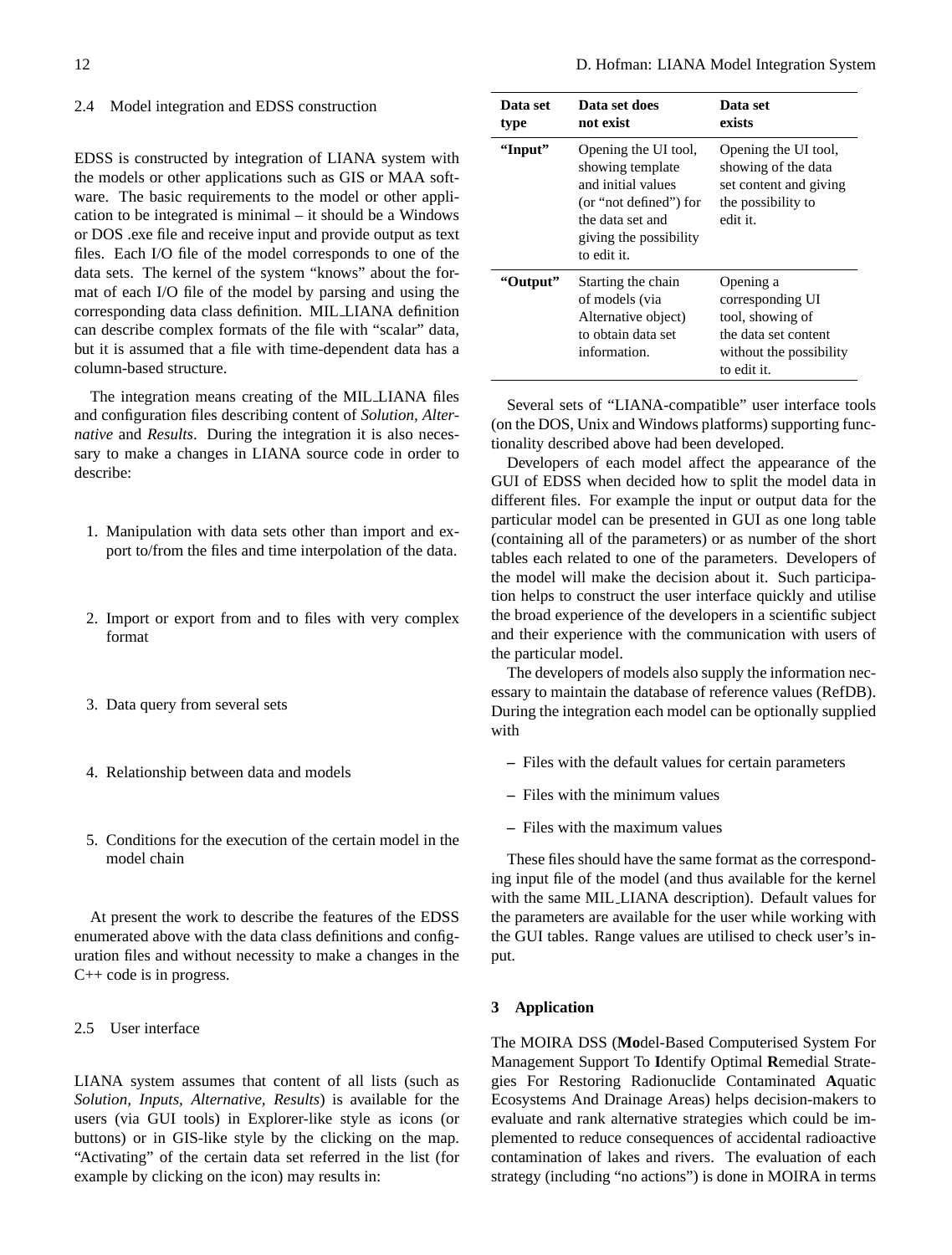

<span id="page-4-0"></span>**Fig. 3.** Architecture of the MOIRA DSS.

of doses received by population as well as environmental and economic consequences. To achieve its goals MOIRA includes a set of models to predict the distribution of Cs-137 and Sr-90 in lakes and rivers, models evaluating chemical hydrological and characteristics of the lake water, lake ecosystem index model, dose assessment model, economic model. Ranking of the different strategies is made using Multi-Attribute Analysis (MAA) techniques. MOIRA models and MAA module are described in several sources (Monte and Brittain, 1998; Monte et al., 2000; Håkanson et al., 2000; Gallego et al., 2002). The models was implemented in the environment of Powersim® – or as Windows or DOS applications.

During the MOIRA project collection of environmental and population data was carried out using MapInfo GIS. GISbased models were developed (using MapBasic®) to help the user in querying or estimating of GIS-based data related to a certain lake, part of a river or another geographical location.

The MOIRA system is the result of the design, development and evaluation undertaken during the MOIRA (Monte et al., 2000) project, COMETES (Monte et al., 2002a) project, TRA-RAD-FW course (EC-Sponsored training course on radiological assessment and decision-making for the management of contaminated freshwater ecosystems, Madrid, Spain, 2002) as well as ongoing EVANET-HYDRA thematic network [http://info.casaccia.enea.it/evanet-hydra.](http://info.casaccia.enea.it/evanet-hydra) MOIRA software and documentation web-site is [http://](http://moiradss.topcities.com) [moiradss.topcities.com.](http://moiradss.topcities.com)

Due to the necessity to implement in MOIRA of several models reflecting different fields of the knowledge (radioecology, chemistry, dose assessment, economic, limnology, multi-attribute analysis) and development of MOIRA by an internationally distributed team of experts, it was decided that the component architecture and highly flexible procedure of integration of modelling components is most suitable for the development of the system (Appelgren et al., 1996; Hofman, 1998). As result the research version of LIANA Model Integration System was used in order to create the MOIRA Software Framework (Hofman, 1998). Further updates of the MOIRA Software Framework (MOIRASF) are described in (Gallego et al., 2002b) and in on-line documents (Hofman, 2003, 2004).

The architecture of the MOIRA DSS is shown in Fig. [3](#page-4-0) from Hofman et al. (2000).

In addition to the "usual" .exe applications MOIRASF version of LIANA has the possibility to integrate MapBasic® – models (using connection with MapInfo server based on OLE Automation (MapInfo, 1995)) and contains a (.exe) "proxy" to integrate Powersim-based models. These types of models should also receive input and produce output as the text files.

Data-centered design of MOIRA GUI (Fig. [4\)](#page-5-0) provided by LIANA satisfies the requirement (Appelgren et al., 1996) that the MOIRA should be a friendly system for the users with the different level of experience in environmental modelling.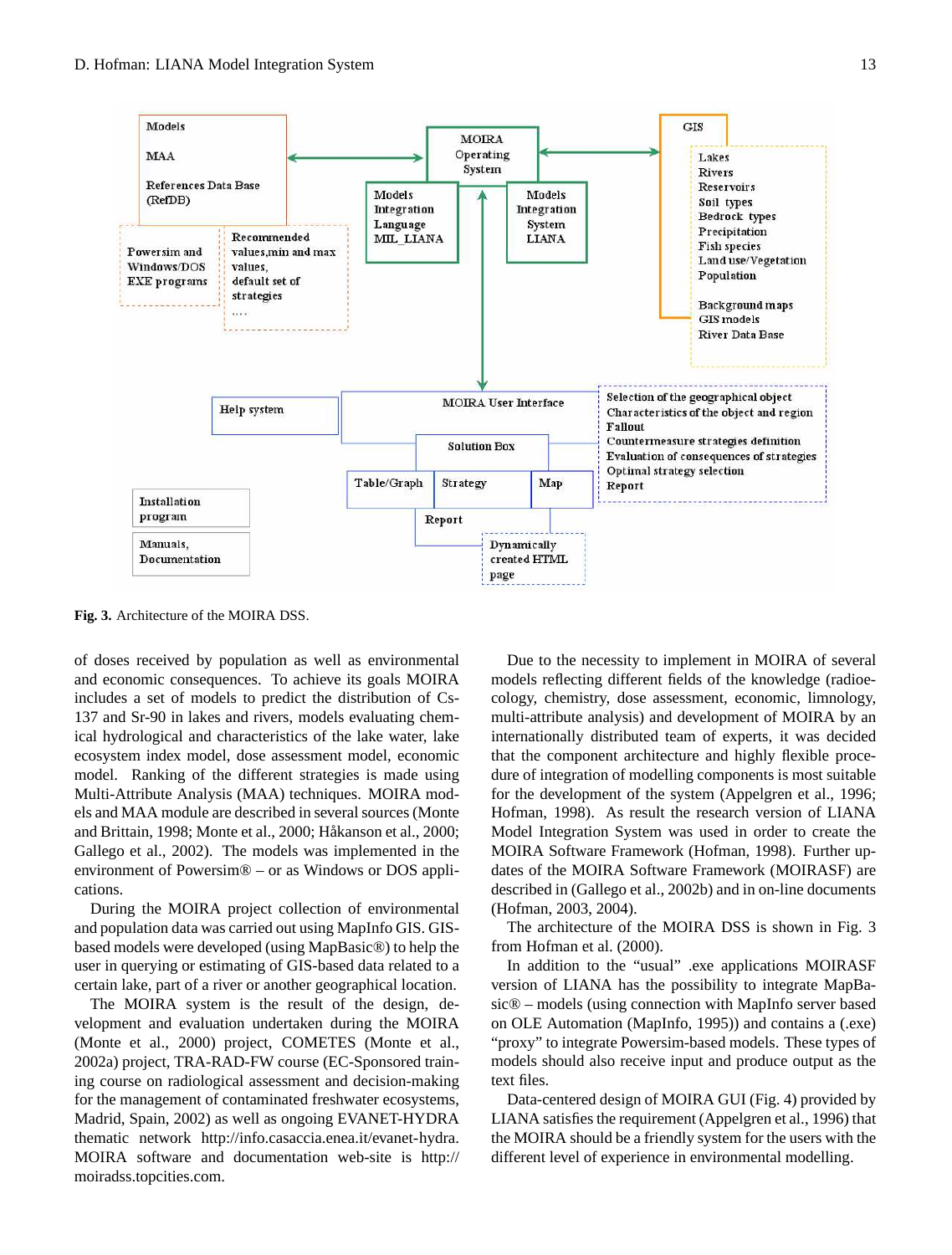## $-10x$  $\frac{1}{\left|\frac{1}{\left|\mathcal{S}_i\right|}\right|}\frac{1}{\left|\mathcal{S}_i\right|}\frac{1}{\left|\mathcal{S}_i\right|}\frac{1}{\left|\mathcal{S}_i\right|}$ **Fallout Cs-137** Optimal strategy Report<br>**Ex** Strategie 日 **The Second**<br>Wetland Iming cuble Lat  $\Box$ a. Lake Sr Lake chem<br>(Potash) 4Ŧ f f  $\mathbf{L}$ 2000 00000000 10:00

<span id="page-5-0"></span>**Fig. 4.** MOIRA user interface.

With the GUI the user can start from the direct request of the data of interest (it could be for example "ranking of the alternative strategies" for the decision maker or "concentration of Sr-90 in the water" – for expert in radioecology). Windows (Visual C++) implementation of LIANA in MOIRASF contains the GUI classes inherited from MFC CView class. For example class MapView (supported by MapInfo Integrated Mapping) gives the user the option to browse data sets linked to the geographical location by clicking on the map; class TextView gives the possibilitry to preview the text files and supply each Alternative with the short text comment

The following advantages for the development process using LIANA system was notified by the author:

- **–** Limited requirements of the LIANA to the model allowed to integrate the models in the form they are received from developers.
- **–** After the integration the same versions of the models and MAA software was used both in the frame of MOIRA and stand-alone. This allowed developers of the models to test and further develop the models using known software environment without necessity to learn new things related to the MOIRA architecture and functionality. This gives the possibility for the simultaneous and independent development of the models and "kernel" of the DSS.
- **–** The updated versions of the models was integrated just by substituting of the corresponding .exe, .sim or .mbx file. If new data was used or produced by the updated version of the model then in most cases only the changes in data class definition files and configuration files had been required. The GUI appearance had been changed automatically in response to the changes in these files.

# **4 Discussion**

The future applications of LIANA (in its MOIRASF version) for the creation of a new EDSS are possible via either:

- **–** Using its Visual C++ code as the general-purpose object-oriented C++ framework for creating the EDSS system kernel and user interface.
- Or
	- **–** Using LIANA in its compiled form as the "shell" application allowing the construction of EDSS without making changes in the framework's source code – only by means of the description and configuration files.

At the moment even in the case of the second option some changes in the C++ code may be necessary. The integration of a new model with LIANA only by means of data class definition and configuration files is achieved by substitution of the MIL LIANA descriptions to ones written on the LIANA language (LL) (Hofman, 1999). The LL is the fullscale build-in object-oriented programming language developed for the LIANA. The MIL LIANA can be considered as its simplified subset. Data class definition in LL is a C++ like definition, which however may contain the following additional sections:

- **–** *Produces* class members available for access from other *Data* objects. Only these values will be saved to the data set.
- **–** *Needs* the other objects (data sets), which must be prepared before execution of the command described in *Realization*. Conditional creating of the certain data objects can be specified by using "if" statement.

It is easy to see that creating an object described by the LL class (with the non-empty *Needs* section) will automatically construct the necessary chain of models.

- **–** *Realization* for "output" data sets this section includes statements that start external model. One of the output files of this model will contain the data defined in section Produces which will be imported to the data set using information from Represented section. Conditional run of the model or run of alternative models can be specified with "if" statement. Alternatively, Realisation can include only the statements for pre-processing data from other data sets (specified in Needs) followed by SAVE command. For "input" data sets Realization is empty or contains statement which issues a message to the user.
- **–** *Represented* LL statements or a MIL LIANA specification for exporting or importing data set information (given in *Produces* section) to or from I/O file of the model.

The GLOBAL and LOCAL keywords used in the LL data class definition help to specify the location of the data set (directory related to *Solution* or *Alternative*) and name of the data sets.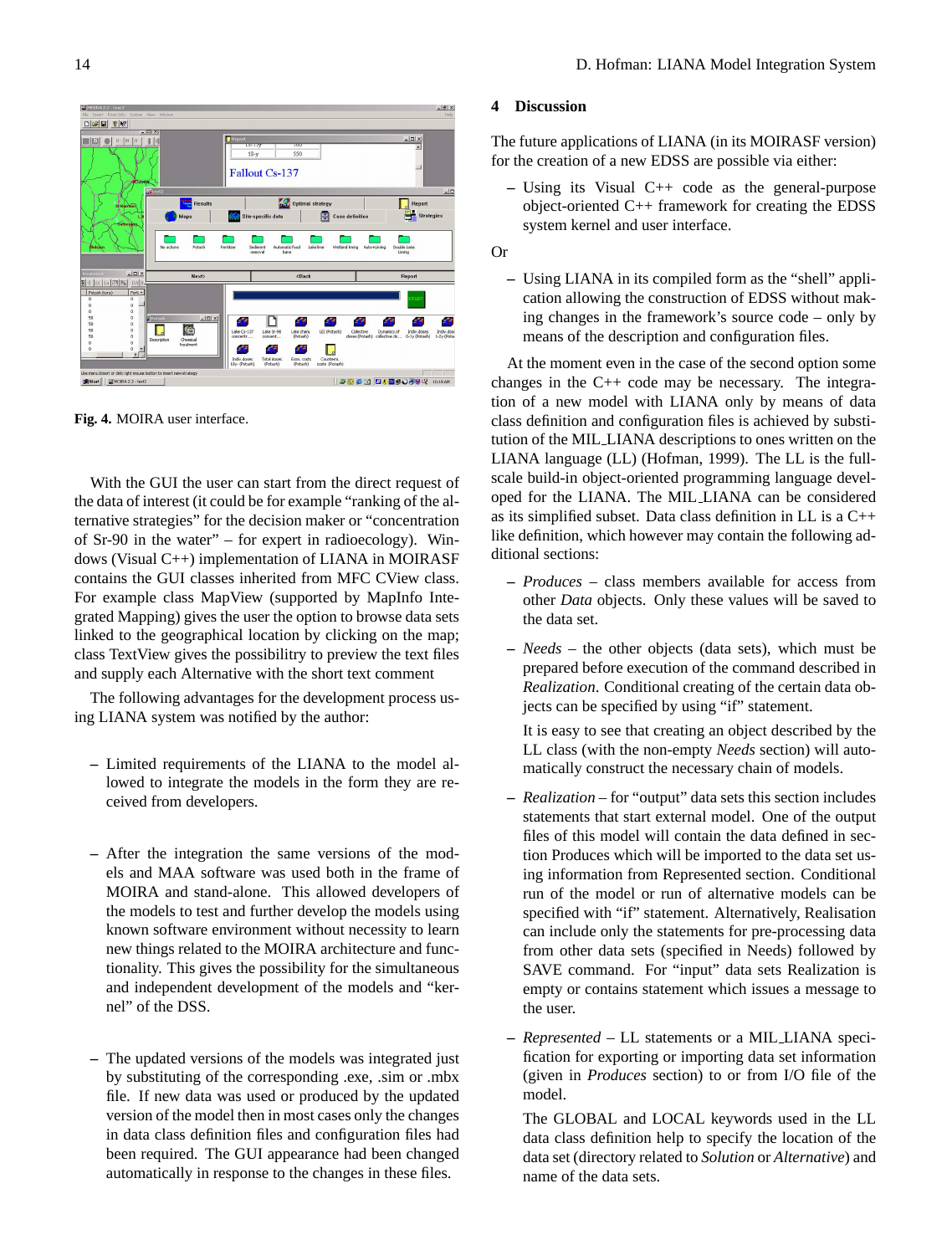**–** *Table* – MIL LIANA format of the table presenting a given data set in the user interface.

In addition to its advantages related to the rapid integration of models with LIANA the LL programs can be used as an alternative to the user interaction with GUI which will give the possibility to implement in EDSS an automatic mode of execution similar to the one used in the RODOS system (Steidlinger and Bentz, 2003).

Even after incorporation of LL the integration of the models presented in the form other than .exe files, PowerSim files, MapBasic files or performing data exchange with the methods other than text files will require the changes to be done in LIANA source code or writing of the wrapper (.exe) application around the corresponding model. This problem can be solved by incorporating to LIANA the interfaces to the most common integration standards emerging or to be emerging in the modern EDSS (Argent, 2004; Blind and Gregersen, 2004). The interfaces can be developed either by extending of the C++ framework with new classes (in similarity with introducing of the MapBasic<sup>®</sup> – models integration in MOIRASF) or "proxy" .exe applications integrated with the system (in similarity with the Powersim® – models integration in MOIRASF).

#### **5 Conclusions**

LIANA could be used as the basis for the creation of a wide range of model-based systems on the Windows platform.

The architecture, model integration techniques and user interface design implemented in LIANA helped to quickly create the reliable user-friendly decision support system – MOIRA DSS.

Despite its high flexibility, currently using the LIANA for the creation of new EDSS requires making changes in its C++ code. The future extensions of the system will be concentrated on the providing of the possibility to construct new EDSS by integration of models with LIANA only by means of the data description and configuration files.

#### **6 Software**

The LIANA (in its MOIRASF version) is available as the part of the MOIRA system at [http://moiradss.topcities.com.](http://moiradss.topcities.com)

*Acknowledgements.* The author thanks M. Zheleznyak (IMMSP, Ukraine) for the supervision in the work (Hofman, 1999) and to Y. Sorokin (IMMSP, Ukraine) and L. Papush (currently Linköping University, Sweden) for the valuable discussions related to the LIANA system design and features of the LIANA language. Architecture, model integration techniques and user interface design of the MOIRA Software Framework has been constantly assessed by A. Appelgren, U. Bergstrröm and S. Nordlinder (Studsvik, Sweden), J. Brittain (University Oslo, Norway), E. Gallego (UPM, Spain), R. Helling (NRG, the Netherlands), L. Håkanson (Uppsala University, Sweden) and L. Monte (ENEA, Italy). Evaluation of software features of the MOIRA Software Framework and planning of its future development was performed in the framework of EVANET-HYDRA EC project. Thanks to K.-E. Lindenschmidt (GeoForschungsZentrum Potsdam, Germany) for his editorial help with the manuscript.

Edited by: P. Krause, S. Kralisch, and W. Flügel Reviewed by: anonymous referees

#### **References**

- Appelgren, A., Bergström, U., Brittain, J., Gallego, E., Håkanson, L., Heing, R., and Monte, L.: An outline of a model-based expert system to identify optimal remedial strategies for restoring contaminated aquatic ecosystems: the project "MOIRA", ENEA Technical Report, RT/AMB/96, ISSN/1120-5556, Rome, 1996.
- Argent, R. M.: An overview of model integration for environmental applications-components, frameworks and semantics, Environmental Modelling & Software, 19, 3, 219–234, 2004.
- Bentz, G., Lorentz, A., Rafat, M., and Schüle, O.: Integration of external programs in RODOS, RODOS-TN(1)9601, 2001.
- Blind, M. and Gregersen, J.: Towards an Open Modelling Interface (OpenMI), in: iEMSs 2004 International Congress: Complexity and Integrated Resources Management, edited by: Pahl-Wostl, C., Schmidt, S., and Jakeman, T., International Environmental Modelling and Software Societey, Osnabrueck, 2004.
- Erhardt, J. and Shershakov, V. M.: Real-time on-line decision support systems (RODOS) for off-site emergency management following a nuclear accident, Final Report, EUR 16533, pp. 1–118, 1996.
- Gallego, E., Jiménez, A., and Hofman, D.: The version 2 of MOIRA system, A direct result of COMETES project, in: COMETES Final Report (Ref. Monte et al.), pp. 179–184, 2002.
- Gallego, E., Jiménez, A., Mateos, A., Sazykina, T., Rios-Insua, S., and Windengård, M.: Application of Multiattribute analysis (MAA) methodologies to the evaluation of the effectiveness of remedial strategies with the Moira system, in: COMETES Final Report (Ref. Monte et al.), pp. 11–120, 2002.
- Haagsma, L.: The integration of computer models and data bases into a decision support system for water resources management, Modelling and Management of sustainable Basin-scale Water Resources Systems, Proccedings of a Boudler Simposium, IAHS Publication, No. 231, pp. 253–261, 1995.
- Håkanson, L., Gallego, E., and Ríos-Insúa, S.: The application of the lake ecosystem index in multi-attribute decision analysis in radioecology, Journal of Environmental Radioactivity, 49, 3, 319–344, 2000.
- Hofman, D., Lyashenko, G., Marinets, A., Mezhueva, I., Shepeleva ,T., Tkalich, P., and Zheleznyak, M.: Implementation of the aquatic radionuclide transport models RIVTOX and COASTOX into the RODOS system, in: The Radiological Consequences of the Chernobyl Accident, edited by: Karaoglou, A., Desmet, G., Kelly, N. G., and Menzel, H. G., Proceedings the Radiological Consequences of Chernobyl Accident, Proceedings of the first international conference, 18–22 March 1996, Minsk, European Comission, Luxenbourg, pp. 1181–1184, 1996.
- Hofman, D.: Usage of software system LIANA for the integration of application tasks, GIS and data bases into the decision support systems based on models, Mathematical machines and systems N1, Kiev, pp. 75–88, 1998.
- Hofman, D.: Design and development of the MOIRA software framework, in: Principles for the development of the MOIRA